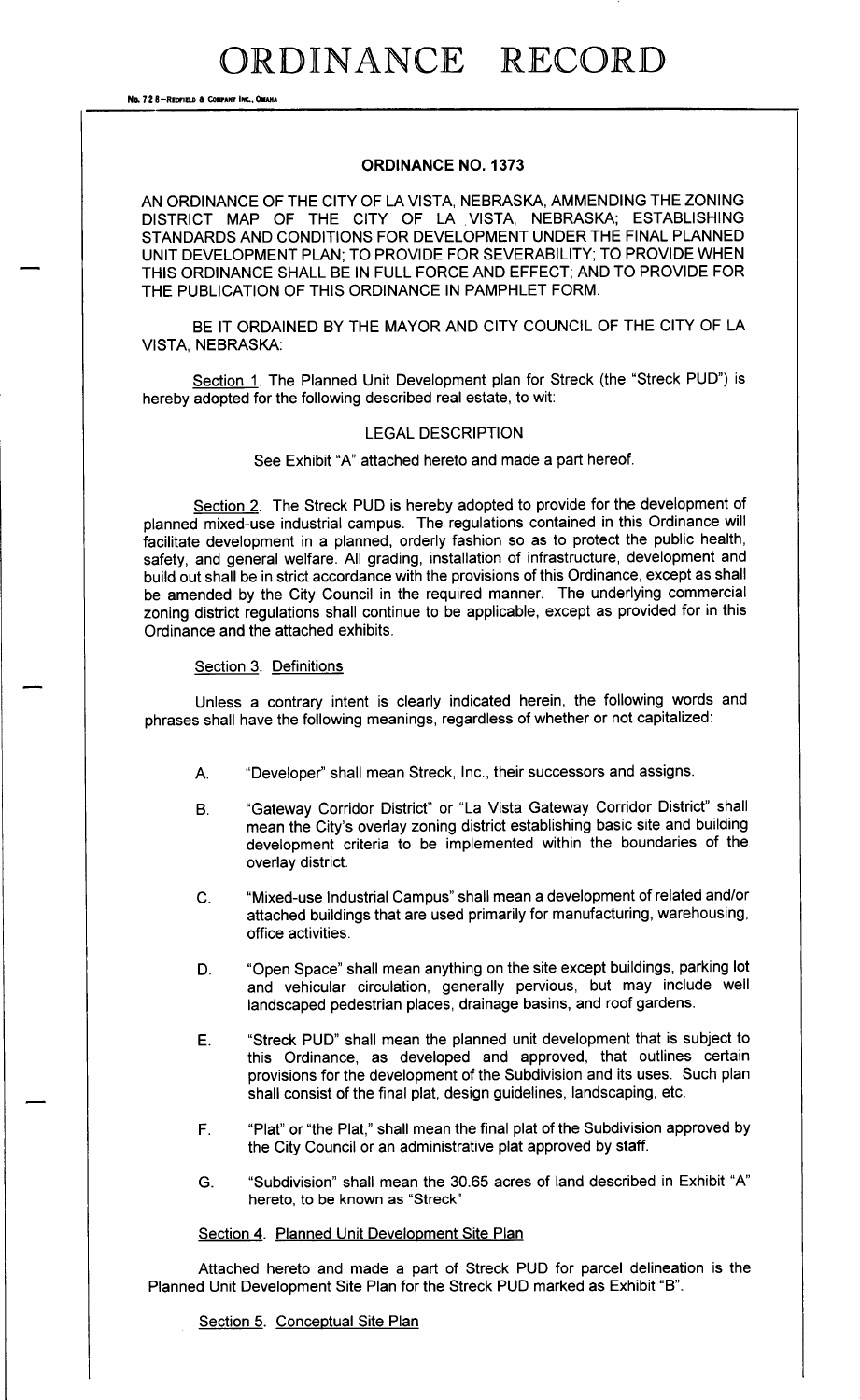No. 72 8-REDFIELD & COMPANT INC., OMAHA

A conceptual site plan for each parcel shall be submitted to the City for approval prior to any lot development within said parcel.

#### Section 6. Building Design Guidelines and Criteria

Except as otherwise provided in Subsection 7C below, all applications shall adhere to requirements of the City's Commercial Building Design Guide and Criteria dated September 17, 2013 as adopted within the La Vista Gateway Corridor District, subject to any additions, subtractions, or modifications from time to time, (" Commercial Building Design Guide and Criteria"). Prior to issuance of <sup>a</sup> building permit, the City, Developer and the applicant shall have mutually agreed upon a specific design plan that complies with such criteria.

#### Section 7. Conditions

All uses within the Subdivsion shall adhere to the underlying zoning district except as herein provided.

### A. General Conditions

In addition, the following general site plan criteria shall be integrated into and made part of the Streck PUD.

- i. All subdivisions, public streets, public street rights-of-way and general development shall adhere to the standards and design criteria set forth in the La Vista Subdivision Regulations and the most current design standards adopted by the City of La Vista pertaining thereto unless otherwise stated within this Streck PUD and the City's Commercial Building Design Guide and Criteria.
- ii. Unless otherwise specified herein, the development of the Streck PUD shall comply with the applicable La Vista Zoning District Regulations or any other applicable City Codes.

### B. **Land Use Design Criteria**

Unless provided otherwise in this Streck PUD, all general use regulations, performance standards and provisions set forth in the La Vista Zoning Ordinance for the appropriate commercial zoning district shall apply to any development within Lots <sup>1</sup> and <sup>16</sup> Harrison Hills. The negative elements of such uses as loading docks, heating, ventilation, or air conditioning HVAC) units, or similar electrical or mechanical appurtenances shall be designed to be screened and buffered from view by the general public through the use of architectural features or earth berming and landscaping.

- i. The intent of the design and layout of Lots <sup>1</sup> and 16, Harrison Hills is to develop the site as a mixed-use industrial campus.
	- a. Building Height. Permitted building heights shall be the same as those listed in the I-1 Light Industrial District regulations unless otherwise approved by the City Council as part of a PUD Plan.
	- b. Building Setback. Building setbacks shall be the same as those listed in the I-1 Light Industrial District regulations unless otherwise approved by the City Council as part of a PUD Plan.
	- c. Landscaping. Landscaping throughout the Subdivision shall be consistent with the PUD Site Plan map set, Exhibit B" and the City's Commercial Building Design Guide and Criteria. A complete and detailed landscape plan is required prior to building permit approval to assure compliance with the vision of Streck.
	- d. Signage. All signs identifying the project may be permitted with approval of a sign permit based upon the adopted sign regulations except as modified herein.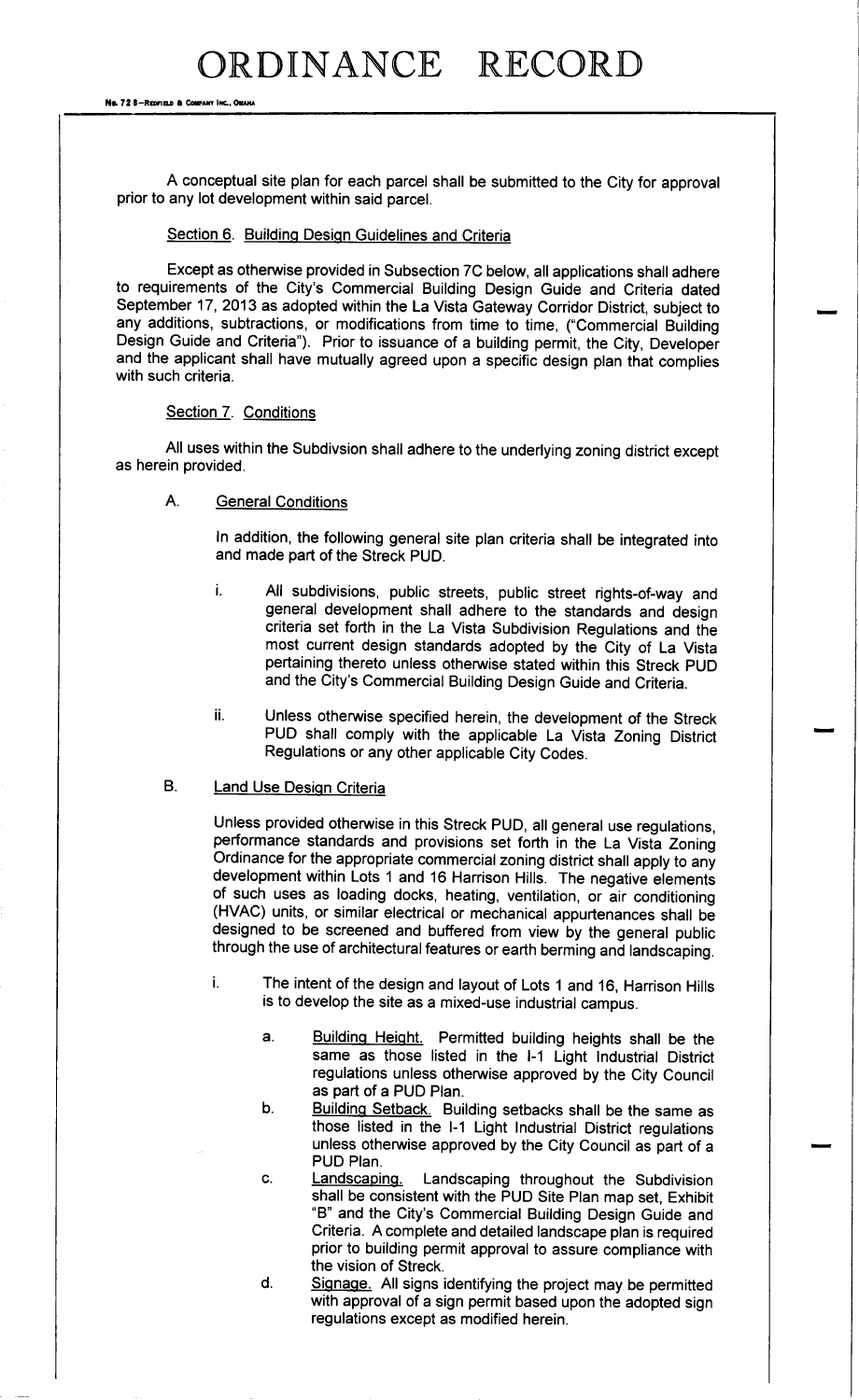No. 72 8-REDFIELD & COMPANY INC.

### C. Commercial Building Design Guide and Criteria

All applications and improvements shall adhere to requirements of the City's Commercial Building Design Guide and Criteria. Provided, however, north and south faces of Building #1 where they will adjoin future buildings, and parts of the faces of such future buildings where they will adjoin and parts of the races of sach ratale ballange where they will adjoint additional future buildings, as depicted in Exhibit "C," (all future buildings in Exhibit C together shall be referred to herein as "Future Phases") shall not be required to comply with the structural design requirements of the Commercial Building Design Guide and Criteria. Developer intends to construct such Future Phases within 7 - <sup>10</sup> years, which Future Phases, upon completion, shall adhere to requirements of the Commercial Building Design Guide and Criteria. If such Future Phases are not constructed within 10 years of the issuance of a Certificate of Occupancy on Building #1, Developer shall plant a row of overstory trees along the north and south faces of Building #1, and along the face of any other building, or portion thereof, that does not adjoin another building or satisfy the requirements of the Commercial Building Design Guide and Criteria. Trees shall be planted at a spacing of one (1) tree per forty (40) feet. The species of tree selected shall be from Exhibit "A" of the City's Commercial Building Design Guide and Criteria.

### D. Access and Off-Street Parking

- i. Access. Driveways shall be located so that no undue interference with the free movement of road traffic will result, to provide the required sight distance, and to provide the most-favorable driveway grade. Access points within the development shall be limited to what is shown on the final plat and subdivision agreement. Any deviation from this shall require the approval of the City.
- ii. Off Street Parking. Parking on lots in Lots 1 and 16 should be provided based on the Off Street Parking Requirements table on the Planned Unit Development Site Plan marked as Exhibit "B".

Section 8. Severability Clause. If any section, subsection, sentence, clause or phrase of this ordinance is, for any reason, held to be unconstitutional or invalid, such unconstitutionality or invalidity shall not affect the validity of the remaining portions of this ordinance. The Mayor and City Council of the City of La Vista hereby declare that it would have passed this ordinance and each section, subsection, sentence clause or phrase thereof, irrespective of the fact that any one or more sections, subsections, sentences, clauses or phrases be declared unconstitutional or invalid.

Section 9. That this Ordinance shall be in full force and effect after its passage, approval, and publication in pamphlet form as provided by law.

PASSED AND APPROVED THIS 5TH DAY OF NOVEMBER, 2019.

CITY OF LA VIST.

Douglas Kindig, Mayor

ATTEST:

<u>athe</u> Pamela A. Buethe, CMC

City Clerk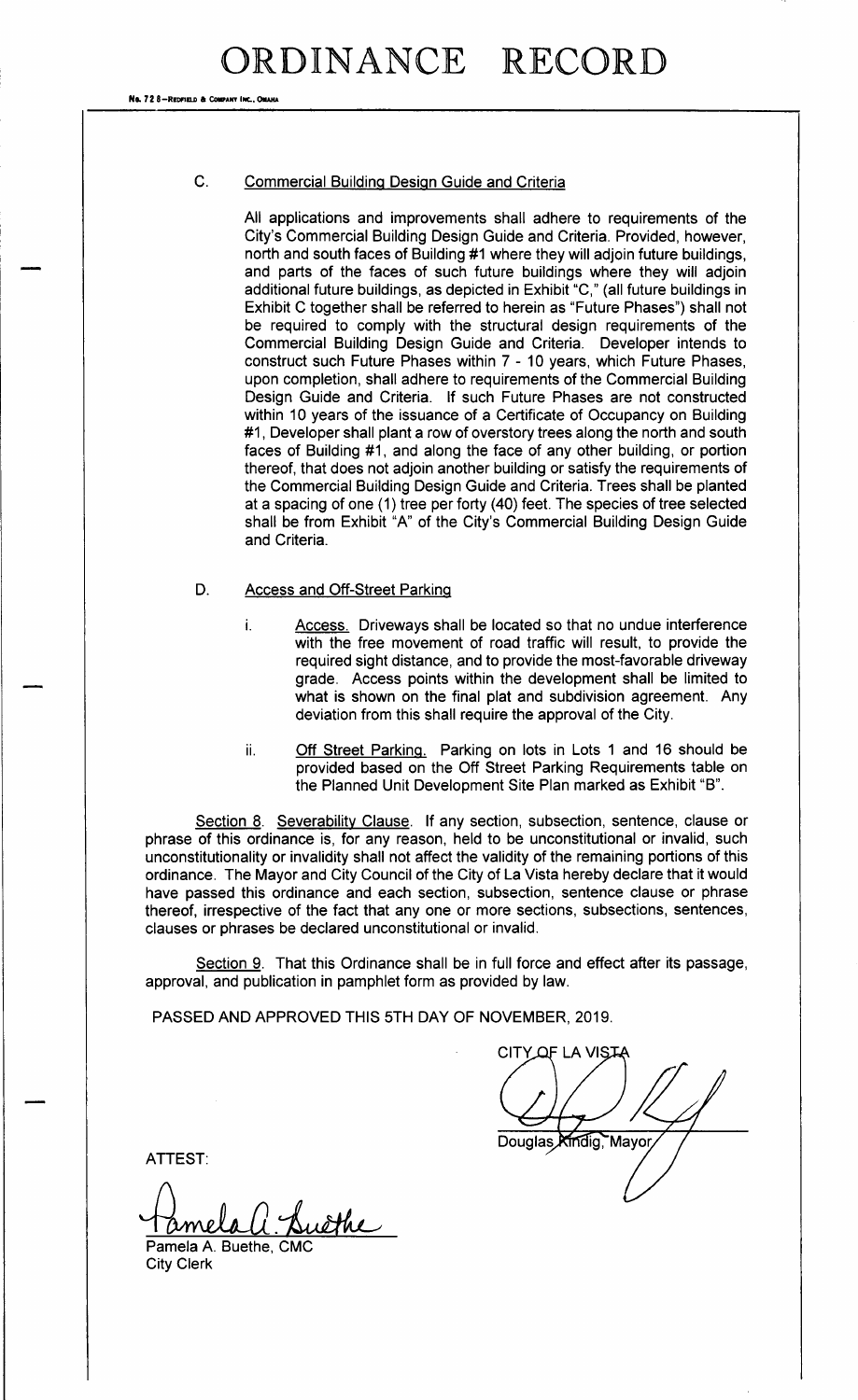Ne. 72 8-REDFIELD & COMPANY INC., OMAHA

## EXHIBIT A

Lots <sup>1</sup> and 16, Harrison Hills located in the NW %4, Section 17, Township 14 North, Range  $12$  East of the 6th P.M. Sarpy County, Nebraska (10 be replatted as Lot 1 Harrison Hills Replat 7).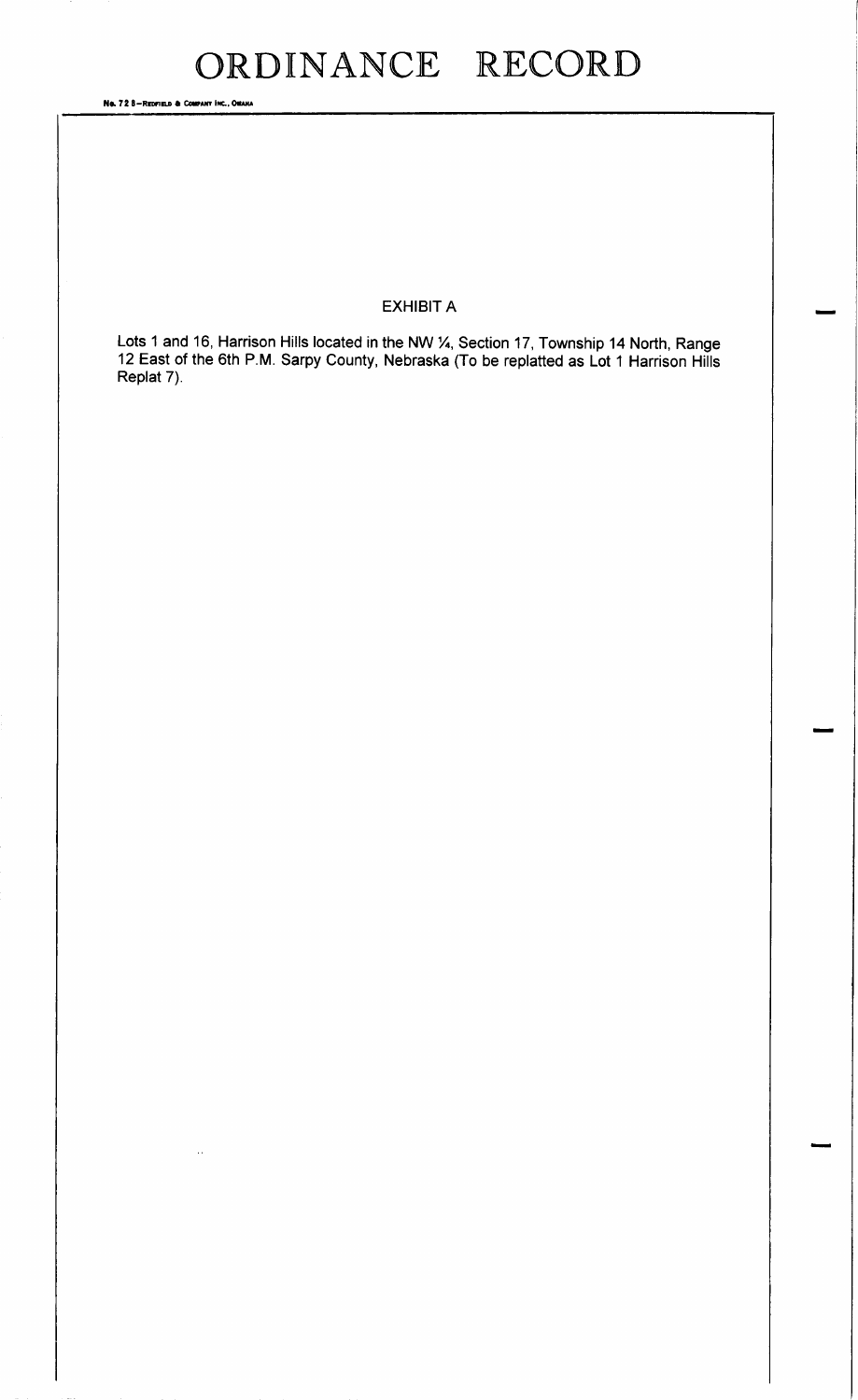No. 728-REDFIELD & COMPANY INC., OMAHA

**EXHIBIT B**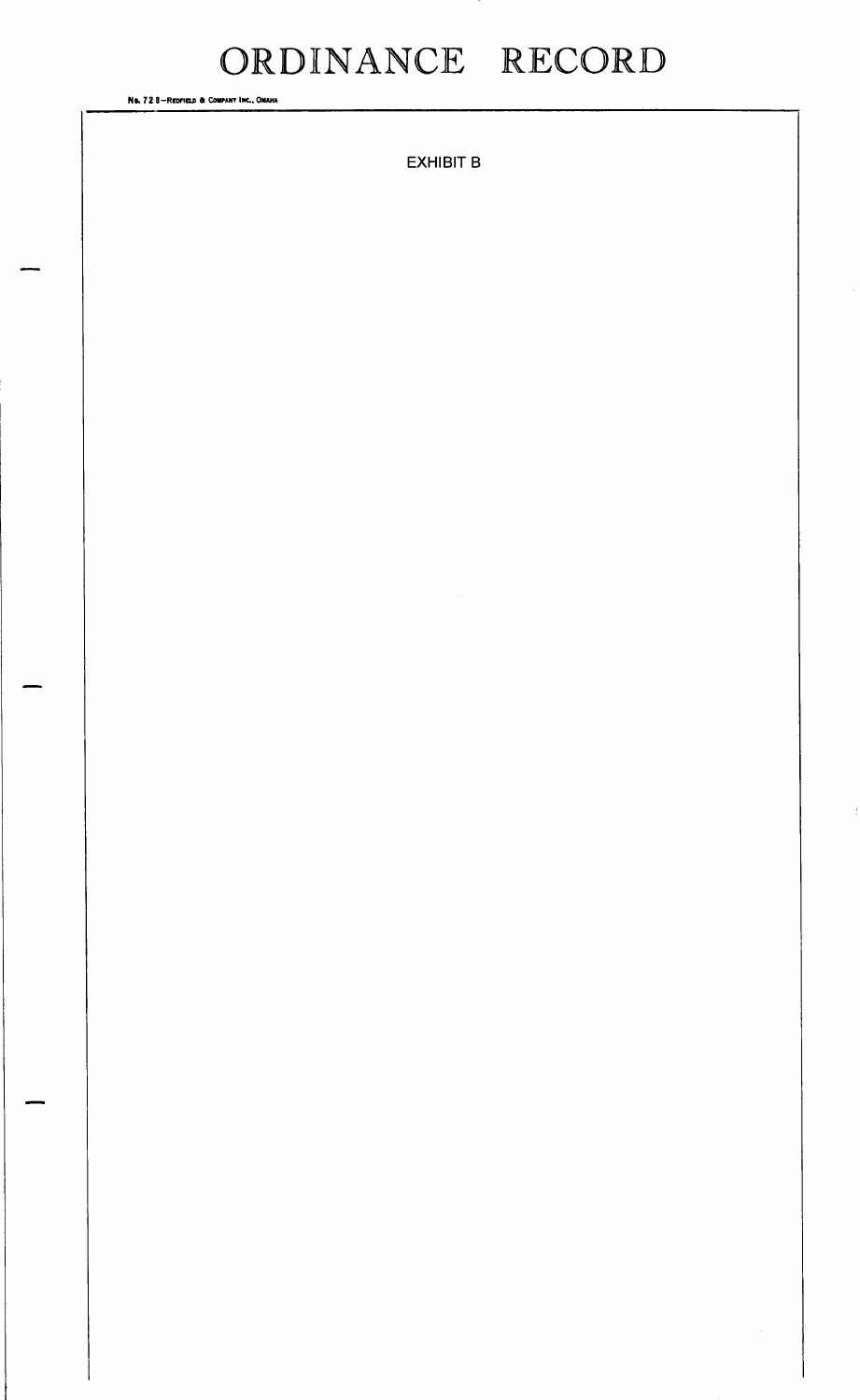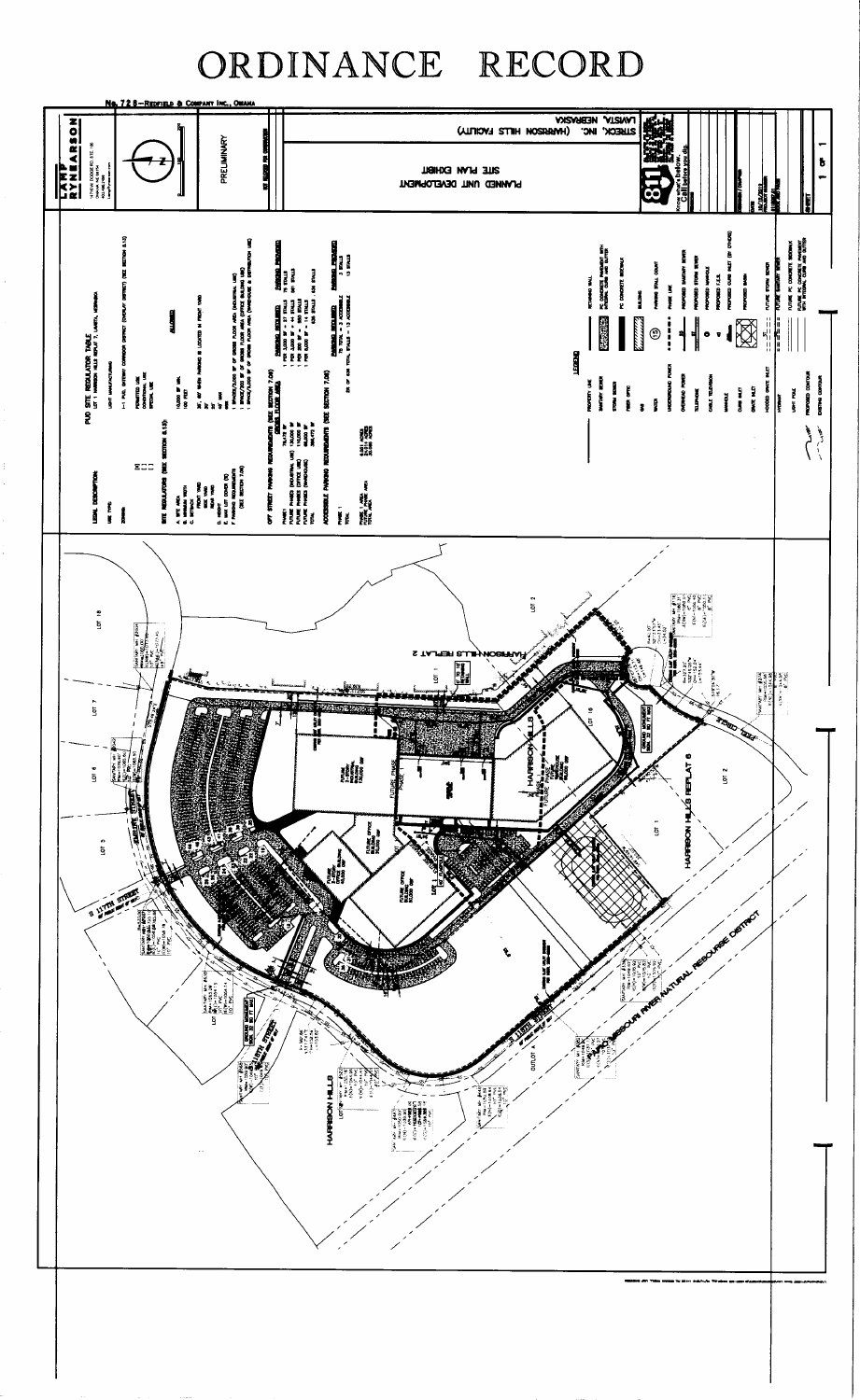No. 728-REDFIELD & COMPANY INC., OMAHA

**EXHIBIT C**